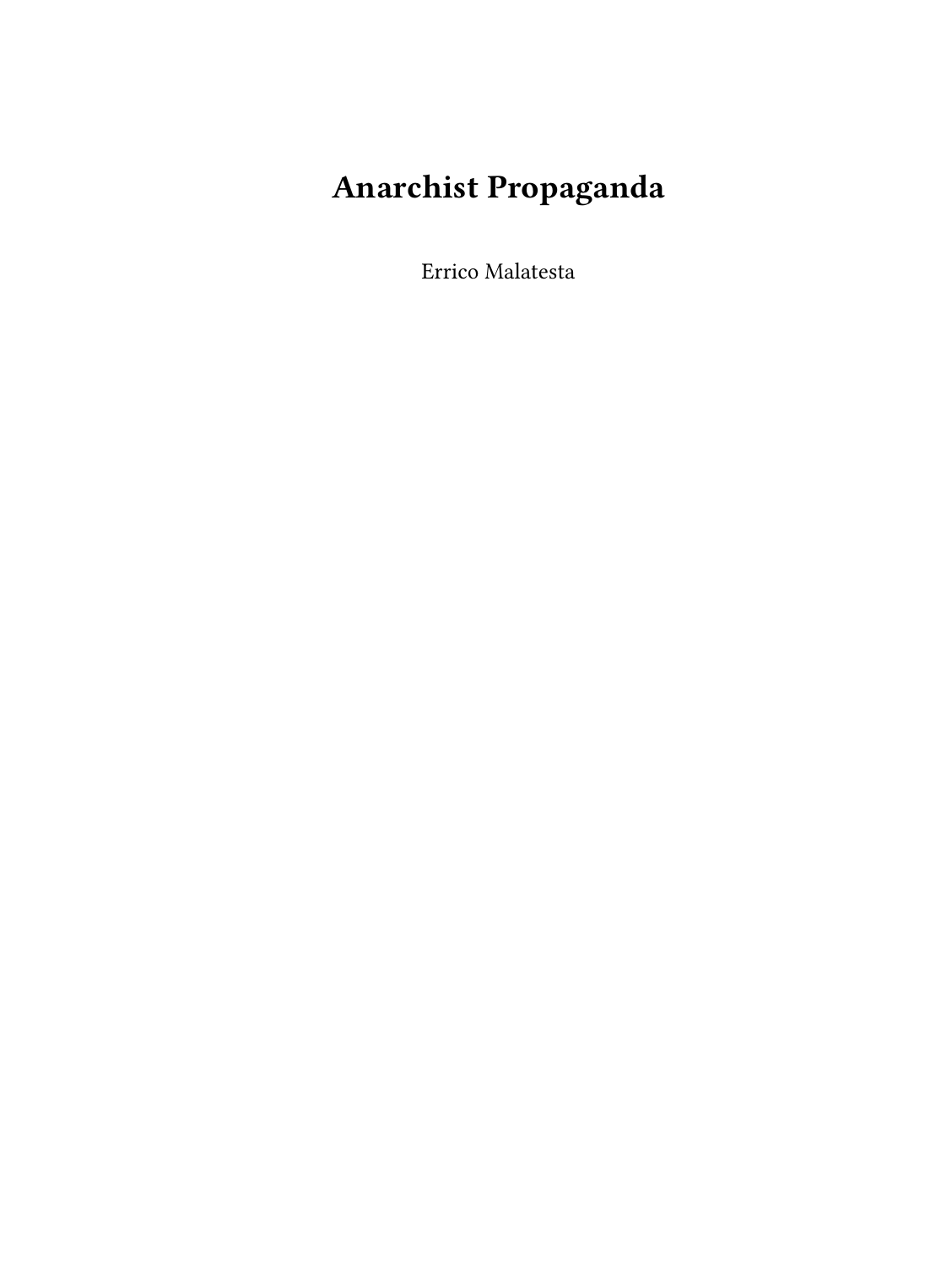## **Contents**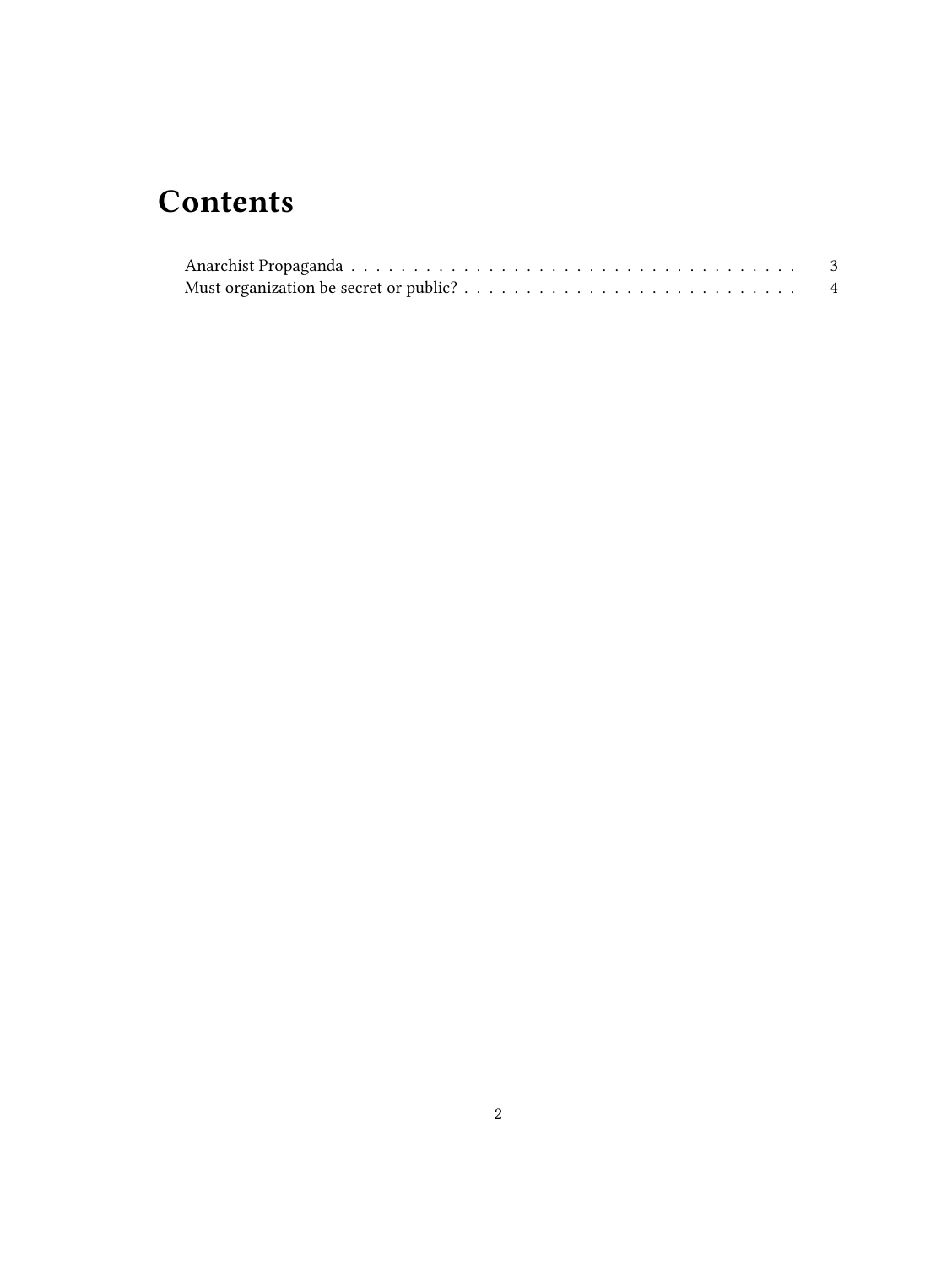## <span id="page-2-0"></span>**Anarchist Propaganda**

It must be admitted that we anarchists, in outlining what we would like the future society to be a society without bosses and without gendarmes have, in general, made everything look a bit too easy.

While on the one hand we reproach our adversaries for being unable to think beyond present conditions and of finding communism and anarchy unattainable, because they imagine that man must remain as he is today, with all his meanness, his vices and his fears, even when their causes have been eliminated, on the other hand we skate over the difficulties and the doubts, assuming that the morally positive effects which will result from the abolition of economic privilege and the triumph of liberty have already been achieved.

So, when we are told that some people won't want to work, we immediately have a string of excellent reasons to show that work, that is the exercise of our faculties and the pleasure to produce, is at the root of man's well-being, and that it is therefore ridiculous to think that healthy people would wish to withdraw from the need to produce for the community when work would not be oppressive, exploited and despised, as it is today.

And if they bring up the inclinations to, or the anti-social, criminal ways of, a section, however small, of the population, we reply that, except in rare and questionable cases of congenital sickness which it is the task of alienists to deal with, crimes are of social origin and would change with a change of institutions.

Perhaps this exaggerated optimism, this simplification of the problems had its *raison d'etre* when anarchism was a beautiful dream, a hurried anticipation, and what was needed was to push forward to the highest ideal and inspire enthusiasm by stressing the contrast between the present hell and the desired paradise of tomorrow.

But times have changed. Statal and capitalist society is in a state of crisis, of dissolution or reconstruction depending on whether revolutionaries are able, and know how, to influence with their concepts and their strength, and perhaps we are on the eve of the first attempts at realization.

It is necessary therefore to leave a little on one side the idyllic descriptions and visions of future and distant perfection and face things as they are today and as they will be in what one can assume to be the foreseeable future. When anarchist ideas were a novelty which amazed and shocked, and it was only possible to make propaganda for a distant future (and even the attempts at insurrection, and the prosecutions we freely invited and accepted, only served the purpose of drawing the public's attention to our propaganda), it could be enough to criticize existing society and present an exposition of the ideal to which we aspire. Even the questions of tactics were, in fact, simply questions of deciding which were the best ways of propagating one's ideas and preparing individuals and masses for the desired social transformation.

But today the situation is more mature, circumstances have changed … and we must be able to show not only that we have more reason on our side than have the parties because of the nobility of our ideal of freedom, but also that our ideas and methods are the most practical for the achievement of the greatest measure of freedom and well-being that is possible in the present state of our civilization. Our task is that of "pushing" the people to demand and to seize all the freedom they can and to make themselves responsible for providing their own needs without waiting for orders from any kind of authority. Our task is that of demonstrating the uselessness and harmfulness of government, provoking and encouraging by propaganda and action, all kinds of individual and collective initiatives.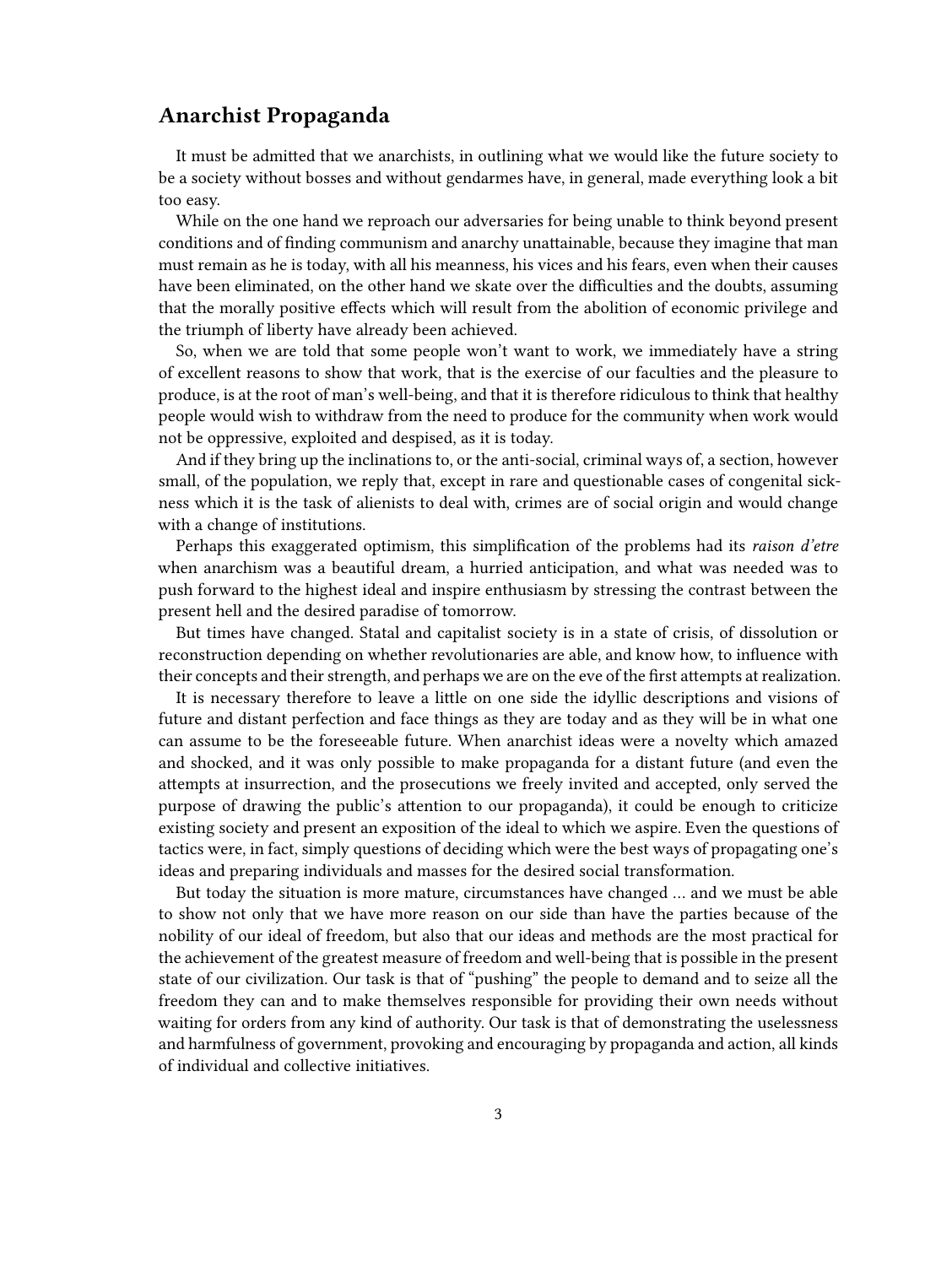It is in fact a question of education for freedom, of making people who are accustomed to obedience and passivity consciously aware of their real power and capabilities. One must encourage people to do things for themselves, or to think they are doing so by their own initiative and inspiration even when in fact their actions have been suggested by others, just as the good school teacher when he sets a problem his pupil cannot solve immediately, helps him in such a way that the pupil imagines that he has found the solution unaided, thus acquiring courage and confidence in his own abilities.

This is what we should do in our propaganda. If our critic has ever made propaganda among those who we, with too much disdain, call politically "unconscious," it will have occurred to him to find himself making an effort not to appear to be expounding and forcing on them a wellknown and universally accepted truth; he will have tried to stimulate their thought and get them to arrive with their own reason at conclusions which he could have served up ready-made, much more easily so far as he was concerned, but with less profit for the "beginner" in politics. And if he ever found himself in a position of having to act as leader or teacher in some action or in propaganda, when the others were passive he would have tried to avoid making the situation obvious so as to stimulate them to think, to take the initiative and gain confidence in themselves.

The daily paper *Umanità Nova* is but one of our means of action. If instead of awakening new forces, and encouraging more ambitions and enthusiastic activity, it were to absorb all our forces and stifle all other initiatives, it would be a misfortune rather than an affirmation of vigor, and witness to our strength, vitality and boldness. Furthermore there are activities which cannot by definition, by carried out by the paper or by the press. Since the paper has to address itself to the public it must of necessity speak in the presence of the enemy, and there are situations in which the enemy must not be informed. The comrades must make other arrangements for these situations … elsewhere!

## <span id="page-3-0"></span>**Must organization be secret or public?**

In general terms the answer is obviously that one must carry out in public what it is convenient that everybody should know and in secret what it is agreed should be withheld from the public at large.

It is obvious that for us who carry on our propaganda to raise the moral level of the masses and induce them to win their emancipation by their own efforts and who have no personal or sectarian ambitions to dominate, it is an advantage where possible to give our activities a maximum of publicity to thereby reach and influence with our propaganda as many people as we can.

But this does not depend only on our wishes; it is clear that if, for example, a government were to prohibit us from speaking, publishing, or meeting and we had not the strength openly defy the ban, we should seek to do all these things clandestinely.

One must, however, always aim to act in the full light of day, and struggle to win our freedoms, bearing in mind that the best way to obtain a freedom is that of taking it, facing necessary risks; whereas very often a freedom is lost, through one's own fault, either through not exercising it or using it timidly, giving the impression that one has not the right to be doing what one is doing.

Therefore, as a general rule we prefer always to act publicly … also because the revolutionaries of today have qualities, some good and others bad, which reduce their conspiratorial capacities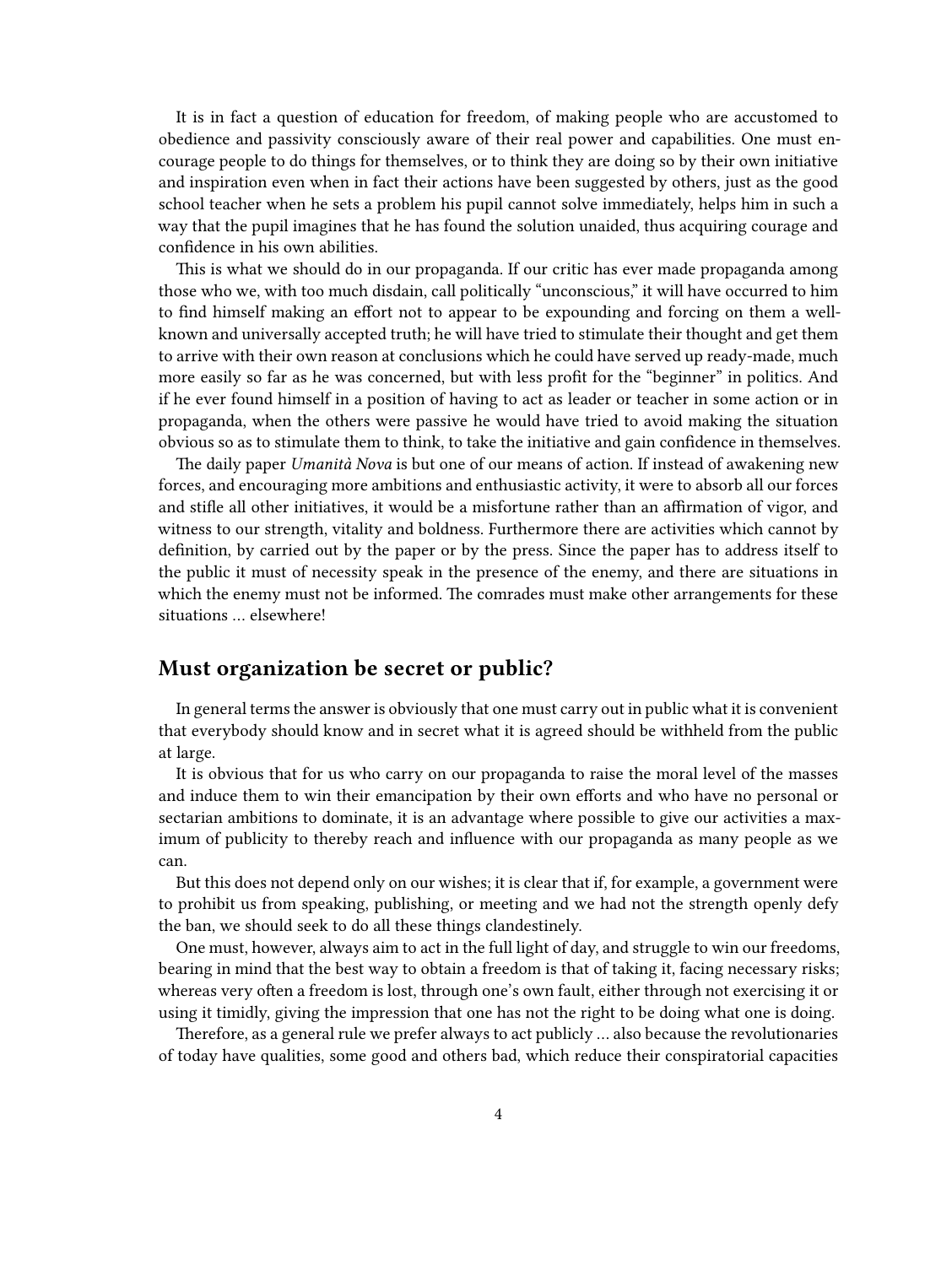in which the revolutionaries of fifty or a hundred years ago excelled. But certainly there can be circumstances and actions which demand secrecy, and in which case one must act accordingly.

In any case, let us be wary of those "secret" affairs which everybody knows about, and first among them, the police.

Isolated, sporadic propaganda which is often a way of easing a troubled conscience or is simply an outlet for someone who has a passion for argument, serves little or no purpose. In the conditions of unawareness and misery in which the masses live, and with so many forces against us, such propaganda is forgotten and lost before its effect can grow and bear fruit. The soil is too ungrateful for seeds sown haphazardly to germinate and make roots.

What is needed is continuity of effort, patience, coordination and adaptability to different surroundings and circumstances.

Each one of us must be able to count on the cooperation of everybody else; and that wherever a seed is sown it will not lack the loving care of the cultivator, who tends it and protects it until it has become a plant capable of looking after itself, and in its turn, of sowing new, fruitful, seeds.